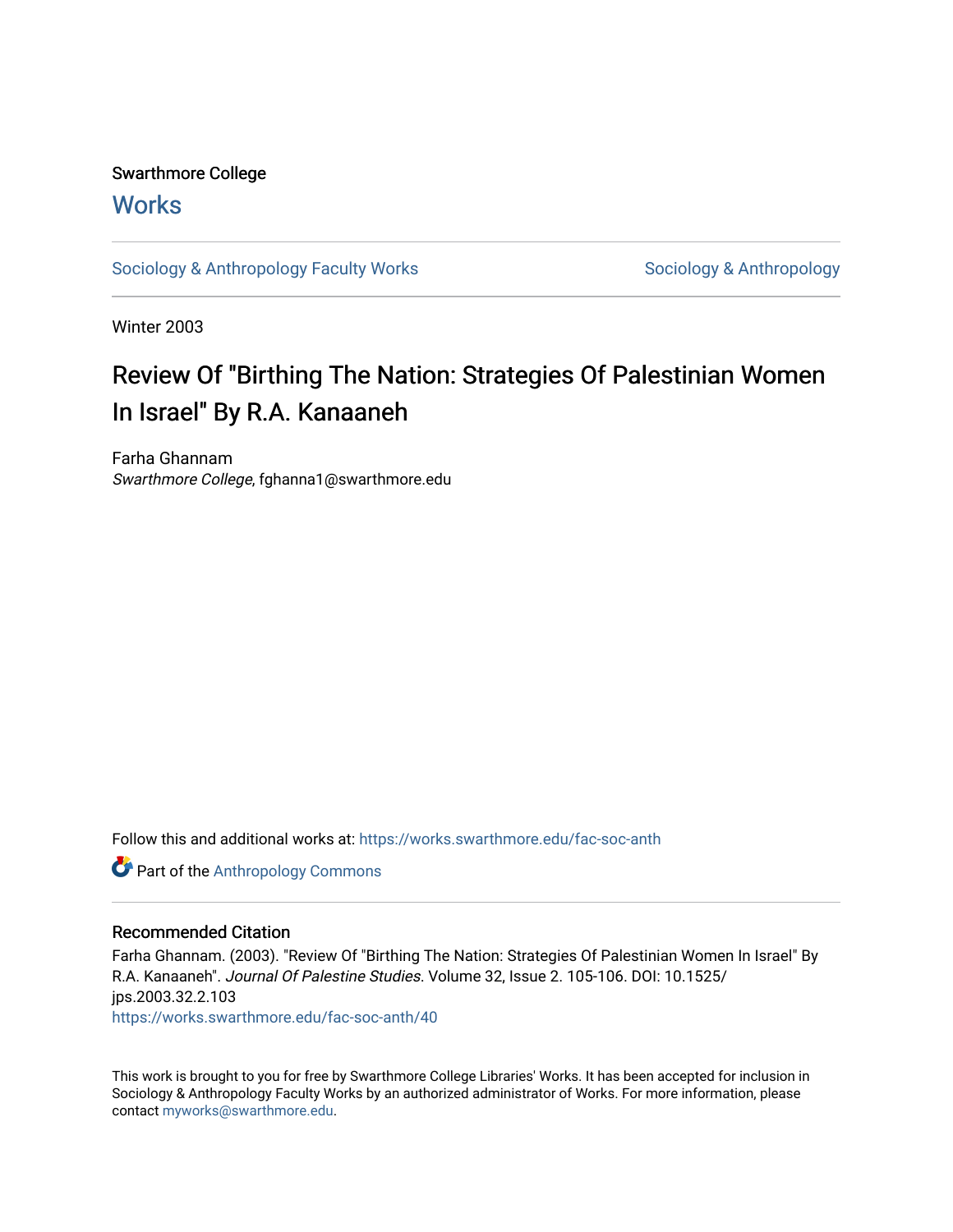# **RECENT BOOKS** 105

various means—confiscation, lease, and purchase—only made matters worse.

By taking into account these changes, Dumper concludes that the long years of Israel's occupation, with all the changes that such control brought about, have made the return to the status quo that existed before 1967 difficult. At the same time, he argues that Israel's plans for unifying and Judaizing the city largely have been a failure. The Muslim community in the city shows signs of revival and self-assertion and the Church leadership has become more assertive about its disaffection with the Israeli vision for Jerusalem.

On the issue of the Old City and the peace process, Dumper offers insights into a complex situation that to some degree can explain the failure of the Camp David negotiations of 2000. By subjecting the issue of holy places to legal scrutiny, the author explains how the various laws that are in existence have managed, on one hand, to maintain the status quo in the city and, on the other hand, to change it beyond recognition. Of particular concern are the Israeli laws that annexed East Jerusalem to Israel and dissolved its independent administrative status, particularly the Israeli Law of Administrative Ordinance. Not only do these laws conflict with the many other pre-existing regulations regarding the status of the city (such as the Ottoman Status Quo of 1856 and Article 14 of the Mandate Charter of 1922), but they also violate commitments made to the Palestinians during the peace process. Further, Israeli laws that made it possible for settlers to move into the Old City on many occasions have been responsible for redefining and sometimes fueling the conflict over the city.

This is an unusual book in its theme and scope, but not unfamiliar. It is about sacred imagination, how it is legislated and negotiated and for what it stands, as well as about part of the political negotiations in the ongoing conflict in the Middle East. Dumper has managed to write a comprehensive and coherent narrative that combines themes usually addressed separately. This welldocumented historical and political study is a must read for students of Jerusalem's history and for scholars and politicians on all sides.

### **FAMILY PLANNNING IN GALILEE**

**Birthing the Nation: Strategies of Palestinian Women in Israel,** by Rhoda Ann Kanaaneh, with a foreword by Hanan

Ashrawi. Berkeley: University of California Press, 2002. California Series in Public Anthropology. xvii + 256 pages. Bibliography to p. 275. Index to p. 283. \$24.95 paper.

#### *Reviewed by Farha Ghannam*

In this beautifully written ethnography, Rhoda Kanaaneh provides an insightful analysis of the politics of reproduction in the Galilee. Based mainly on fieldwork in her hometown, the author provides fascinating discussions of babies, boundaries, bodies, contraception, gender, and politics. Drawing on strong connections—family, relatives, neighbors, teachers, and friends—she provides us with an intimate view of how men and women view and negotiate their preferences for the ideal family size, happy childhood, safe and controlled sex, and beautiful bodies.

Reproductive discourses and practices, Kanaaneh argues, are shaped by "state policy, economic development, medicalization, and local dynamics" (p. 165). She starts her book by addressing the relationship between reproduction, politics, and nationalism. We read about the anxieties of Israeli politicians (from David Ben-Gurion to Yitzhak Rabin) over the national and religious identity of Israel. Since Israel's founding, the desire to keep it a Jewish state has led to such policies as budget allocations, health insurance, and medical services that attempt to encourage Jewish Israelis to reproduce while discouraging Palestinian Israelis from having children. To counter these policies and their general economic and political marginalization, many Palestinians view having babies as part of their national duty and resistance to Israeli hegemony. In this context, reproduction becomes a political project that is linked closely to gender and nationalism.

However, Israeli family planning, which emphasizes small family size, increasingly is appealing to Palestinians, who have a strong desire for modernity and a middle-class lifestyle. Thus, while many Palestinians in the Galilee "resist Israeli domination," they "also express awe for Israel's technological superiority" (p. 81). Family planning here becomes part of a large project of "modernization," and reproduction becomes closely linked to modern ideals and dreams. "Reproductive

**Farha Ghannam** is assistant professor of anthropology at Swarthmore College, Pennsylvania, and author of *Remaking the Modern: Space, Relocation, and the Politics of Identity in a Global Cairo* (University of California Press, 2002).